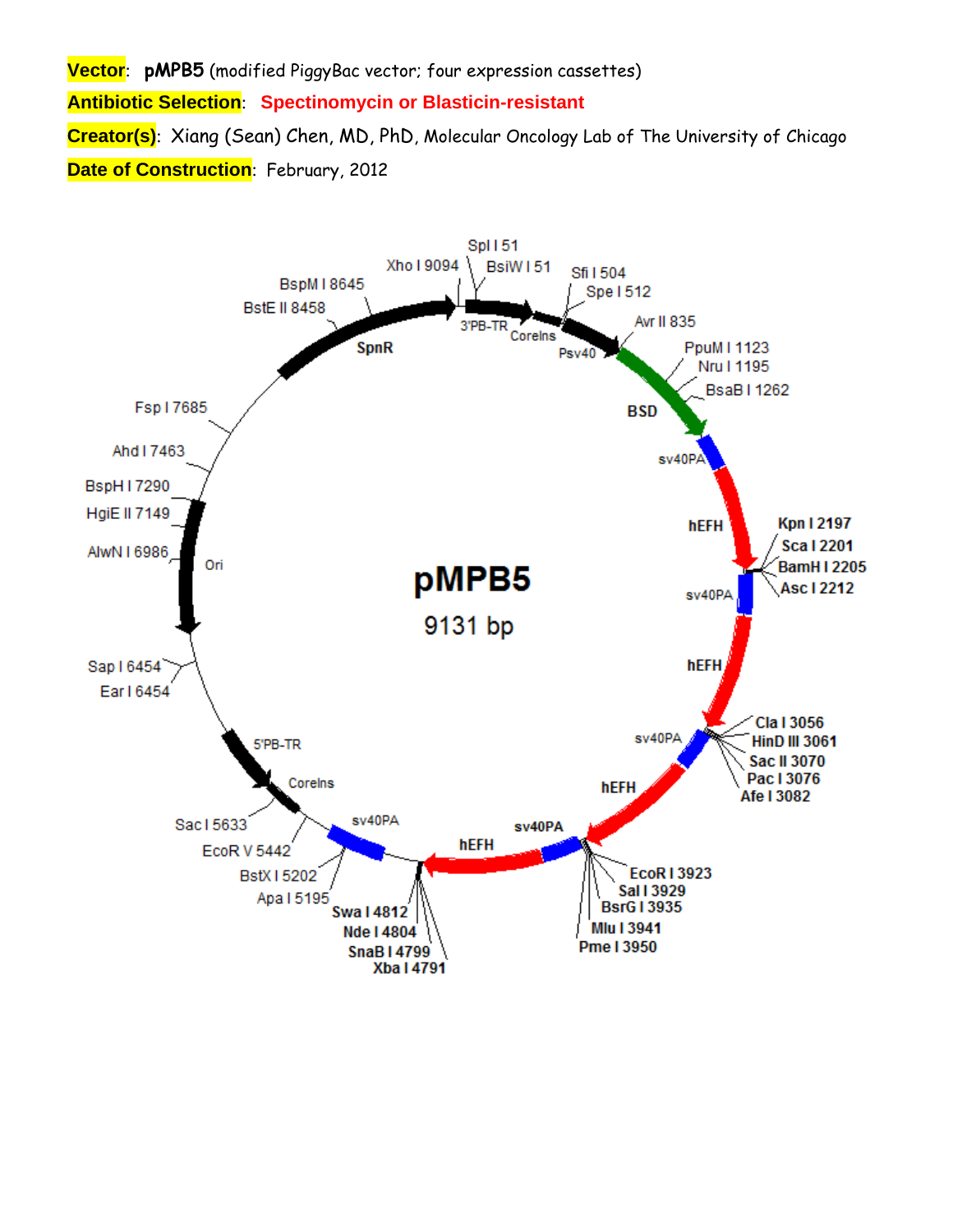## **pMPB5 Vector Sequence (aka, pMPB2c)**

*(Spectinomycin or Blasticin-resistant)* 

CTGCAGAACACGCAGCTAGATTAA**CCCTAGAAAGATAATCATATTGTGACGTACGTTAAAGATAATCATGCGTAAAATTGACGCATG** TGTTTTATCGGTCTGTATATCGAGGTTTATTTATTAATTTGAATAGATATTAAGTTTTATTATATTTACACTTACATACTAATAATA AATTCAACAAACAATTTATTTATGTTTATTTATTTATTAAAAAAAAACAAAAACTCAAAATTTCTTCTATAAAGTAACAAAACTTTT ATGAGGGACAGCCCCCCCCCAAAGCCCCCAGGGATGTAATTACGTCCCTCCCCCGCTAGGGGGCAGCAGCGAGCCGCCCGGGGCTCC GCTCCGGTCCGGCGCTCCCCCCGCATCCCCGAGCCGGCAGCGTGCGGGGACAGCCCGGGCACGGGGAAGGTGGCACGGGATCGCTTT CCTCTGAACGCTTCTCGCTGCTCTTTGAGCCTGCAGACACCTGGGGGGATACGGGGAAAAGGCCTCCACGGCCAGACTAGTAATGTG TGTCAGTTAGGGTGTGGAAAGTCCCCAGGCTCCCCAGCAGGCAGAAGTATGCAAAGCATGCATCTCAATTAGTCAGCAACCAGGTGT GGAAAGTCCCCAGGCTCCCCAGCAGGCAGAAGTATGCAAAGCATGCATCTCAATTAGTCAGCAACCATAGTCCCGCCCCTAACTCCG CCCATCCCGCCCCTAACTCCGCCCAGTTCCGCCCATTCTCCGCCCCATGGCTGACTAATTTTTTTTATTTATGCAGAGGCCGAGGCC GCCTCTGCCTCTGAGCTATTCCAGAAGTAGTGAGGAGGCTTTTTTGGAGGCCTAGGCTTTTGCAAAAAGCTCCCGGGAGCTTGTATA TCCATTTTCGGATCTGATCAGCACGTGTTGACAATTAATCATCGGCATAGTATATCGGCATAGTATAATACGACAAGGTGAGGAACT AAACCATGGCCAAGCCTTTGTCTCAAGAAGAATCCACCCTCATTGAAAGAGCAACGGCTACAATCAACAGCATCCCCATCTCTGAAG ACTACAGCGTCGCCAGCGCAGCTCTCTCTAGCGACGGCCGCATCTTCACTGGTGTCAATGTATATCATTTTACTGGGGGACCTTGTG CAGAACTCGTGGTGCTGGGCACTGCTGCTGCTGCGGCAGCTGGCAACCTGACTTGTATCGTCGCGATCGGAAATGAGAACAGGGGCA TCTTGAGCCCCTGCGGACGGTGCCGACAGGTGCTTCTCGATCTGCATCCTGGGATCAAAGCCATAGTGAAGGACAGTGATGGACAGC CGACGGCAGTTGGGATTCGTGAATTGCTGCCCTCTGGTTATGTGTGGGAGGGCTAAGCACTTCGTGGCCGAGGAGCAGGACTGACAC GTGCTACGAGATTTCGATTCCACCGCCGCCTTCTATGAAAGGTTGGGCTTCGGAATCGTTTTCCGGGACGCCGGCTGGATGATCCTC CAGCGCGGGGATCTCATGCTGGAGTTCTTCGCCCACCCCAACTTGTTTATTGCAGCTTATAATGGTTACAAATAAAGCAATAGCATC ACAAATTTCACAAATAAAGCATTTTTTTCACTGCATTCTAGTTGTGGTTTGTCCAAACTCATCAATGTATCTTATCATGTCTGGCGG CCGCTCCGGTGCCCGTCAGTGGGCAGAGCGCACATCGCCCACAGTCCCCGAGAAGTTGGGGGGAGGGTCGGCAATTGAACCGGTGC CTAGAGAAGGTGGCGCGGGGTAAACTGGGAAAGTGATGTCGTGTACTGGCTCCGCCTTTTTCCCGAGGGTGGGGGAGAACCGTATAT AAGTGCAGTAGTCGCCGTGAACGTTCTTTTTCGCAACGGGTTTGCCGCCAGAACACAGCTGAAGCTAGCTTCGAGGGGCTCGCATCT CTCCTTCACGCGCCCGCCGCCCTACCTGAGGCCGCCATCCACGCCGGTTGAGTCGCGTTCTGCCGCCTCCCGCCTGTGGTGCCTCCT GAACTGCGTCCGCCGTCTAGGTAAGTTTAAAGCTCAGGTCGAGACCGGGCCTTTGTCCGGCGCTCCCTTGGAGCCTACCTAGACTCA GCCGGCTCTCCACGCTTTGCCTGACCCTGCTTGCTCAACTCTACGTCTTTGTTTCGTTTTCTGTTCTGCGCCGTTACAGATCCAAGC TGTGACCGGCGCCTACGGTACC**AGTACTGGATCCGGCGCGCCGTTgtaGCACTTCGTGGCCGAGGAGCAGGAC**TGACACGTGCTACG AGATTTCGATTCCACCGCCGCCTTCTATGAAAGGTTGGGCTTCGGAATCGTTTTCCGGGACGCCGGCTGGATGATCCTCCAGCGCGG GGATCTCATGCTGGAGTTCTTCGCCCACCCCAACTTGTTTATTGCAGCTTATAATGGTTACAAATAAAGCAATAGCATCACAAATTT CACAAATAAAGCATTTTTTTCACTGCATTCTAGTTGTGGTTTGTCCAAACTCATCAATGTATCTTATCATGTCTGGCGGCCGCTCCG GTGCCCGTCAGTGGGCAGAGCGCACATCGCCCACAGTCCCCGAGAAGTTGGGGGGAGGGGTCGGCAATTGAACCGGTGCCTAGAGAA GGTGGCGCGGGGTAAACTGGGAAAGTGATGTCGTGTACTGGCTCCGCCTTTTTCCCGAGGGTGGGGGAGAACCGTATATAAGTGCAG TAGTCGCCGTGAACGTTCTTTTTCGCAACGGGTTTGCCGCCAGAACACAGCTGAAGCTAGCTTCGAGGGGCTCGCATCTCTCCTTCA CGCGCCCGCCGCCCTACCTGAGGCCGCCATCCACGCCGGTTGAGTCGCGTTCTGCCGCCTCCCGCCTGTGGTGCCTCCTGAACTGCG TCCGCCGTCTAGGTAAGTTTAAAGCTCAGGTCGAGACCGGGCCTTTGTCCGGCGCTCCCTTGGAGCCTACCTAGACTCAGCCGGCTC TCCACGCTTTGCCTGACCCTGCTTGCTCAACTCTACGTCTTTGTTTCGTTTTCTGTTCTGCGCCGTTACA**GATCCAAGCTGTGACCG GCGCCTACATCGATAAGCTTCCGCGGTTAATTAAAGCGCT**agatcc**GCACTTCGTGGCCGAGGAGCAGGAC**TGACACGTGCTACGAG ATTTCGATTCCACCGCCGCCTTCTATGAAAGGTTGGGCTTCGGAATCGTTTTCCGGGACGCCGGCTGGATGATCCTCCAGCGCGGGG ATCTCATGCTGGAGTTCTTCGCCCACCCCAACTTGTTTATTGCAGCTTATAATGGTTACAAATAAAGCAATAGCATCACAAATTTCA CAAATAAAGCATTTTTTTCACTGCATTCTAGTTGTGGTTTGTCCAAACTCATCAATGTATCTTATCATGTCTGGCGGCCGCTCCGGT GCCCGTCAGTGGGCAGAGCGCACATCGCCCACAGTCCCCGAGAAGTTGGGGGGAGGGGTCGGCAATTGAACCGGTGCCTAGAGAAGG TGGCGCGGGGTAAACTGGGAAAGTGATGTCGTGTACTGGCTCCGCCTTTTTCCCGAGGGTGGGGGAGAACCGTATATAAGTGCAGTA GTCGCCGTGAACGTTCTTTTTCGCAACGGGTTTGCCGCCAGAACACAGCTGAAGCTAGCTTCGAGGGGCTCGCATCTCTCCTTCACG CGCCCGCCGCCCTACCTGAGGCCGCCATCCACGCCGGTTGAGTCGCGTTCTGCCGCCTCCCGCCTGTGGTGCCTCCTGAACTGCGTC CGCCGTCTAGGTAAGTTTAAAGCTCAGGTCGAGACCGGGCCTTTGTCCGGCGCTCCCTTGGAGCCTACCTAGACTCAGCCGGCTCTC CACGCTTTGCCTGACCCTGCTTGCTCAACTCTACGTCTTTGTTTCGTTTTCTGTTCTGCGCCGTTACA**GATCCAAGCTGTGACCGGC GCCTAC**G**AATTCGTCGACTGTACAACGCGTGTTTAAACTTCGAtGCACTTCGTGGCCGAGGAGCAGGAC**TGACACGTGCTACGAGAT TTCGATTCCACCGCCGCCTTCTATGAAAGGTTGGGCTTCGGAATCGTTTTCCGGGACGCCGGCTGGATGATCCTCCAGCGCGGGGAT CTCATGCTGGAGTTCTTCGCCCACCCCAACTTGTTTATTGCAGCTTATAATGGTTACAAATAAAGCAATAGCATCACAAATTTCACA AATAAAGCATTTTTTTCACTGCATTCTAGTTGTGGTTTGTCCAAACTCATCAATGTATCTTATCATGTCTGGCGGCCGCTCCGGTGC CCGTCAGTGGGCAGAGCGCACATCGCCCACAGTCCCCGAGAAGTTGGGGGGAGGGGTCGGCAATTGAACCGGTGCCTAGAGAAGGTG GCGCGGGGTAAACTGGGAAAGTGATGTCGTGTACTGGCTCCGCCTTTTTCCCGAGGGTGGGGGAGAACCGTATATAAGTGCAGTAGT CGCCGTGAACGTTCTTTTTCGCAACGGGTTTGCCGCCAGAACACAGCTGAAGCTAGCTTCGAGGGGCTCGCATCTCTCCTTCACGCG CCCGCCGCCCTACCTGAGGCCGCCATCCACGCCGGTTGAGTCGCGTTCTGCCGCCTCCCGCCTGTGGTGCCTCCTGAACTGCGTCCG CCGTCTAGGTAAGTTTAAAGCTCAGGTCGAGACCGGGCCTTTGTCCGGCGCTCCCTTGGAGCCTACCTAGACTCAGCCGGCTCTCCA CGCTTTGCCTGACCCTGCTTGCTCAACTCTACGTCTTTGTTTCGTTTTCTGTTCTGCGCCGTTACA**GATCCAAGCTGTGACCGGCGC CTACTCTAGATACGTACATATGATTTAAAT**GATCTAACTAACTAAACTTGTTTATTGCANCTTATAATGGTTACAAATAAAGCAATA GCATCACAAATTTCACAAATAAAGCATTTTTTTCACTGCATTCTAGTTGTGGTTTGTCCAAACTCATCAATGTATCTTATCATGTCT GGAATGACTCAAATGATGTCAATTAGTCTATCAGAAGCTCATCTGGTCTCCCTTCCGGGGGACAAGACATCCCTGTTTAATATTTAA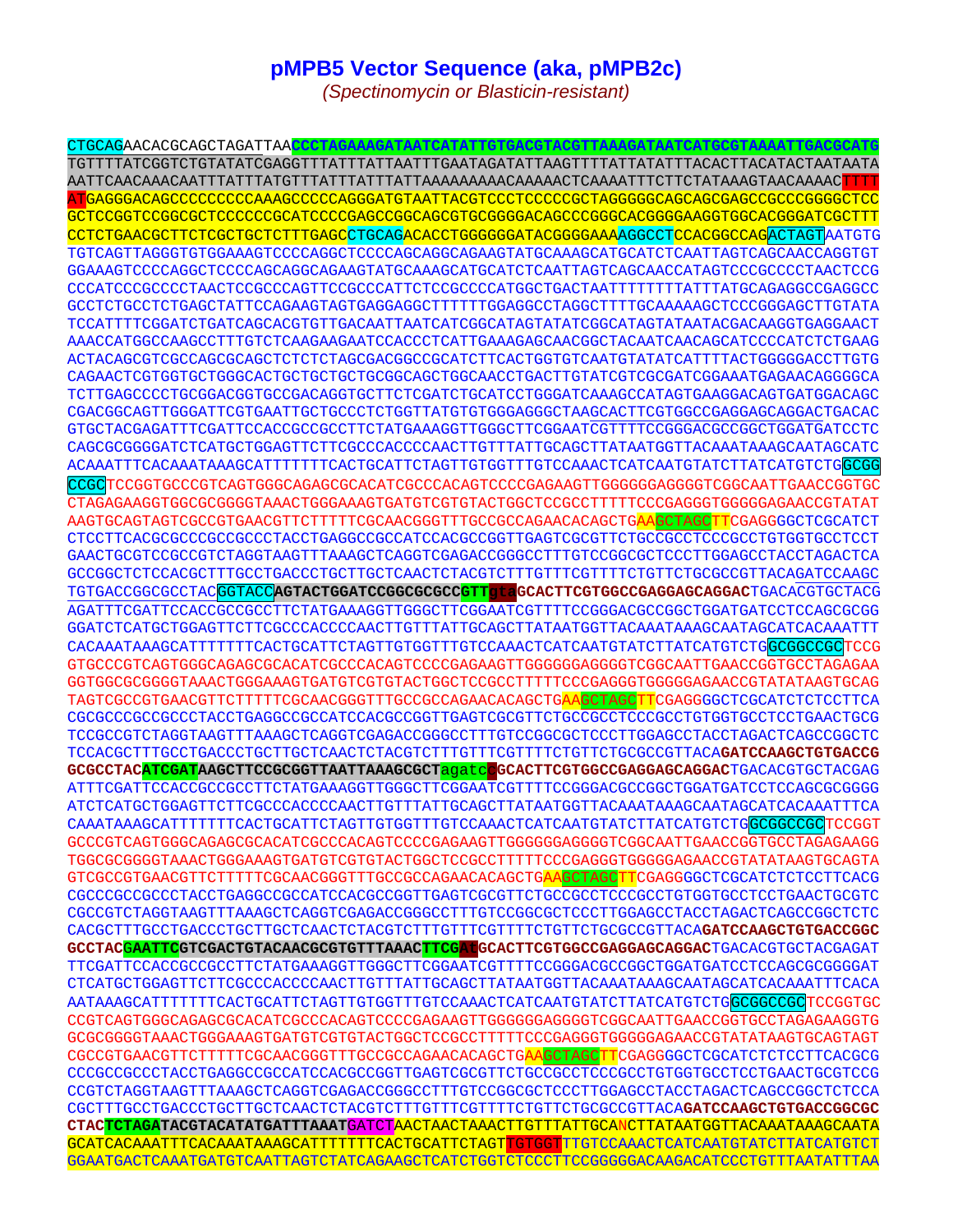ACAGCAGTGTTCCCAAACTGGGTTCTTATATCCCTTGCTCTGGTCAACCAGGTTGCAGGGTTTCCTGTCCTCACAGGAACGAAGTCC CTAAAGAAACAGTGGCAGCCAGGTTTAGCCCCGGAATTGACTGGATTCCTTTTTTAGGGCCCATTGGTATGGCTTTTTCCCCGTATC CCCCCAGGTGTCTGCAGGCTCAAAGAGCAGCGAGAAGCGTTCAGAGGAAAGCGATCCCGTGCCACCTTCCCCGTGCCCGGGCTGTCC CCGCACGCTGCCGGCTCGGGGATGCGGGGGGAGCGCCGGACCGGAGCGGAGCCCCGGGCGGCTCGCTGCTGCCCCCTAGCGGGGGAG GGACGTAATTACATCCCTGGGGGCTTTGGGGGGGGGCTGTCCCTGATATCTATAACAAGAAAATATATATATAATAAGTTATCACGT AAGTAGAACATGAAATAACAATATAATTATCGTATGAGTTAAATCTTAAAAGTCACGTAAAAGATAATCATGCGTCATTTTGACTCA CGCGGTCGTTATAGTTCAAAATCAGTGACACTTACCGCATTGACAAGCACGCCTCACGGGAGCTCCAAGCGGCGACTGAGATGTCCT AAATGCACAGCGACGGATTCGCGCTATTTAGAAAGAGAGAGCAATATTTCAAGAATG**CATGCGTCAATTTTACGCAGACTATCTTTC**

**TAGGG**TTAATCTAGCTGCATCAGGATCATATCGTCGGGTCTTTTTTCATCGCCCAAGCTGGCGCTATCTGGGCATCGGGGAGGAAGA AGCCCGTGCCTTTTCCCGCGAGGTTGAAGCGGCATGGAAAGAGTTTGCCGAGGATGACTGCTGCTGCATTGACGTTGAGCGAAAACG CACGTTTACCATGATGATTCGGGAAGGTGTGGCCATGCACGCCTTTAACGGTGAACTGTTCGTTCAGGCCACCTGGGATACCAGTTC GTCGCGGCTTTTCCGGACACAGTTCCGGATGGTCAGCCCGAAGCGCATCAGCAACCCGAACAATACCGGCGACAGCCGGAACTGCCG TGCCGGTGTGCAGATTAATGACAGCGGTGCGGCGCTGGGATATTACGTCAGCGAGGACGGGTATCCTGGCTGGATGCCGCAGAAATG GACATGGATACCCCGTGAGTTACCCGGCGGGCGCGCTTGGCGTAATCATGGTCATAGCTGTTTCCTGTGTGAAATTGTTATCCGCTC ACAATTCCACACAACATACGAGCCGGAAGCATAAAGTGTAAAGCCTGGGGTGCCTAATGAGTGAGCTAACTCACATTAATTGCGTTG CGCTCACTGCCCGCTTTCCAGTCGGGAAACCTGTCGTGCCAGCTGCATTAATGAATCGGCCAACGCGCGGGGAGAGGCGGTTTGCGT ATTGGGCGCTCTTCCGCTTCCTCGCTCACTGACTCGCTGCGCTCGGTCGTTCGGCTGCGGCGAGCGGTATCAGCTCACTCAAAGGCG GTAATACGGTTATCCACAGAATCAGGGGATAACGCAGGAAAGAACATGTGAGCAAAAGGCCAGCAAAAGGCCAGGAACCGTAAAAAG GCCGCGTTGCTGGCGTTTTTCCATAGGCTCCGCCCCCCTGACGAGCATCACAAAAATCGACGCTCAAGTCAGAGGTGGCGAAACCCG ACAGGACTATAAAGATACCAGGCGTTTCCCCCTGGAAGCTCCCTCGTGCGCTCTCCTGTTCCGACCCTGCCGCTTACCGGATACCTG TCCGCCTTTCTCCCTTCGGGAAGCGTGGCGCTTTCTCATAGCTCACGCTGTAGGTATCTCAGTTCGGTGTAGGTCGTTCGCTCCAAG CTGGGCTGTGTGCACGAACCCCCCGTTCAGCCCGACCGCTGCGCCTTATCCGGTAACTATCGTCTTGAGTCCAACCCGGTAAGACAC GACTTATCGCCACTGGCAGCAGCCACTGGTAACAGGATTAGCAGAGCGAGGTATGTAGGCGGTGCTACAGAGTTCTTGAAGTGGTGG CCTAACTACGGCTACACTAGAAGGACAGTATTTGGTATCTGCGCTCTGCTGAAGCCAGTTACCTTCGGAAAAAGAGTTGGTAGCTCT TGATCCGGCAAACAAACCACCGCTGGTAGCGGTGGTTTTTTTGTTTGCAAGCAGCAGATTACGCGCAGAAAAAAAGGATCTCAAGAA GATCCTTTGATCTTTTCTACGGGGTCTGACGCTCAGTGGAACGAAAACTCACGTTAAGGGATTTTGGTCATGAGATTATCAAAAAGG ATCTTCACCTAGATCCTTTTAAATTAAAAATGAAGTTTTAAATCAATCTAAAGTATATATGAGTAAACTTGGTCTGACAGTTACCAA TGCTTAATCAGTGAGGCACCTATCTCAGCGATCTGTCTATTTCGTTCATCCATAGTTGCCTGACTCCCCGTCGTGTAGATAACTACG ATACGGGAGGGCTTACCATCTGGCCCCAGTGCTGCAATGATACCGCGAGACCCACGCTCACCGGCTCCAGATTTATCAGCAATAAAC CAGCCAGCCGGAAGGGCCGAGCGCAGAAGTGGTCCTGCAACTTTATCCGCCTCCATCCAGTCTATTAATTGTTGCCGGGAAGCTAGA GTAAGTAGTTCGCCAGTTAATAGTTTGCGCAACGTTGTTGCCATTGCTACAGGCATCGTGGTGTCACGCTCGTCGTTTGGTATGGCT TCATTCAGCTCCGGTTCCCAACGATCAAGGCGAGTTACATGATCCCCCATGTTGTGCAAAAAAGCGGTTAGCTCCTTCGGTCCTCCG ATCGTTGTCAGAAGTAAGTTGGCCGCAGTGTTATCACTCATGGTTATGGCAGCACTGCATAATTCTCTTACTGTCATGCCATCCGTA AGATGCTTTTCTGTGACTGGTGAGTGTACCAGCCAGGACAGAAATGCCTCGACTTCGCTGCTACCCAAGGTTGCCGGGTGACGCACA CCGTGGAAACGGATGAAGGCACGAACCCAGTGGACATAAGCCTGTTCGGTTCGTAAGCTGTAATGCAAGTAGCGT**ATG**CGCTCACGC AACTGGTCCAGAACCTTGACCGAACGCAGCGGTGGTAACGGCGCAGTGGCGGTTTTCATGGCTTGTTATGACTGTTTTTTTGGGGTA CAGTCTATGCCTCGGGCATCCAAGCAGCAAGCGCGTTACGCCGTGGGTCGATGTTTGATGTTATGGAGCAGCAACGATGTTACGCAG CAGGGCAGTCGCCCTAAAACAAAGTTAAACATTATGAGGGAAGCGGTGATCGCCGAAGTATCGACTCAACTATCAGAGGTAGTTGGC GTCATCGAGCGCCATCTCGAACCGACGTTGCTGGCCGTACATTTGTACGGCTCCGCAGTGGATGGCGGCCTGAAGCCACACAGTGAT ATTGATTTGCTGGTTACGGTGACCGTAAGGCTTGATGAAACAACGCGGCGAGCTTTGATCAACGACCTTTTGGAAACTTCGGCTTCC CCTGGAGAGAGCGAGATTCTCCGCGCTGTAGAAGTCACCATTGTTGTGCACGACGACATCATTCCGTGGCGTTATCCAGCTAAGCGC GAACTGCAATTTGGAGAATGGCAGCGCAATGACATTCTTGCAGGTATCTTCGAGCCAGCCACGATCGACATTGATCTGGCTATCTTG CTGACAAAAGCAAGAGAACATAGCGTTGCCTTGGTAGGTCCAGCGGCGGAGGAACTCTTTGATCCGGTTCCTGAACAGGATCTATTT GAGGCGCTAAATGAAACCTTAACGCTATGGAACTCGCCGCCCGACTGGGCTGGCGATGAGCGAAATGTAGTGCTTACGTTGTCCCGC ATTTGGTACAGCGCAGTAACCGGCAAAATCGCGCCGAAGGATGTCGCTGCCGACTGGGCAATGGAGCGCCTGCCGGCCCAGTATCAG CCCGTCATACTTGAAGCTAGACAGGCTTATCTTGGACAAGAAGAAGATCGCTTGGCCTCGCGCGCAGATCAGTTGGAAGAATTTGTC CACTACGTGAAAGGCGAGATCACCAAGGTAGTCGGCAAATAACCCTCGAGCCACCCA**TGA**CCAAAATCCCTTAACGTGAGTTA

## **Unique enzymes in pMPB5**

| BsiW I   | $C$ $GTAC$ , $G$ | 51   |
|----------|------------------|------|
| Spl I    | $C$ $GTAC$ , $G$ | 51   |
| Sfi I    | GGCCN, NNN`NGGCC | 504  |
| Spe I    | A`CTAG, T        | 512  |
| Avr II   | $C$ $CTAG$ , $G$ | 835  |
| Bby II   | GAAGAC 7/11      | 1048 |
| Bbs I    | GAAGAC 8/12      | 1049 |
| PpuM I   | RG`GWC, CY       | 1123 |
| Nru I    | TCG   CGA        | 1195 |
| BsaB I   | GATNN   NNATC    | 1262 |
| Acc65 I  | G`GTAC, C        | 2193 |
| Asp718   | G`GTAC, C        | 2193 |
| Kpn I    | G, GTAC`C        | 2197 |
| Sca I    | AGT   ACT        | 2201 |
| BamH I   | G`GATC.C         | 2205 |
| Asc I    | GG`CGCG, CC      | 2212 |
| Cla I    | AT CG, AT        | 3056 |
| HinD III | A`AGCT, T        | 3061 |
| Sac II   | CC, GC GG        | 3070 |

| Eco47 III | AGC GCT                | 3083 |
|-----------|------------------------|------|
| EcoR I    | G`AATT, C              | 3923 |
| Sal I     | G`TCGA, C              | 3929 |
| Acc T     | GT `MK, AC             | 3930 |
| BsrG I    | T`GTAC, A              | 3935 |
| Mlu I     | A CGCG, T              | 3941 |
| Pme T     | CTTT AAAC              | 3950 |
| Xba I     | T`CTAG, A              | 4791 |
| SnaB I    | TAC GTA                | 4799 |
| Nde I     | CA`TA.TG               | 4804 |
| Bsp120 I  | G`GGCC, C              | 5191 |
| Apa I     | G, GGCC C              | 5195 |
| BstX I    | CCAN, NNNN`NTGG        | 5202 |
| ECOR V    | GAT ATC                | 5442 |
| Sac I     | G, AGCT`C              | 5633 |
| Sap I     | GCTCTTC 8/11           | 6454 |
| Ear I     | CTCTTC 7/10            | 6454 |
| AlwN I    | CAG, NNN`CTG           | 6986 |
| HqiE II   | ACCNNNNNNGGT -1/137149 |      |
| BspH I    | T`CATG, A              | 7290 |
| Ahd I     | GACNN, N`NNGTC         | 7463 |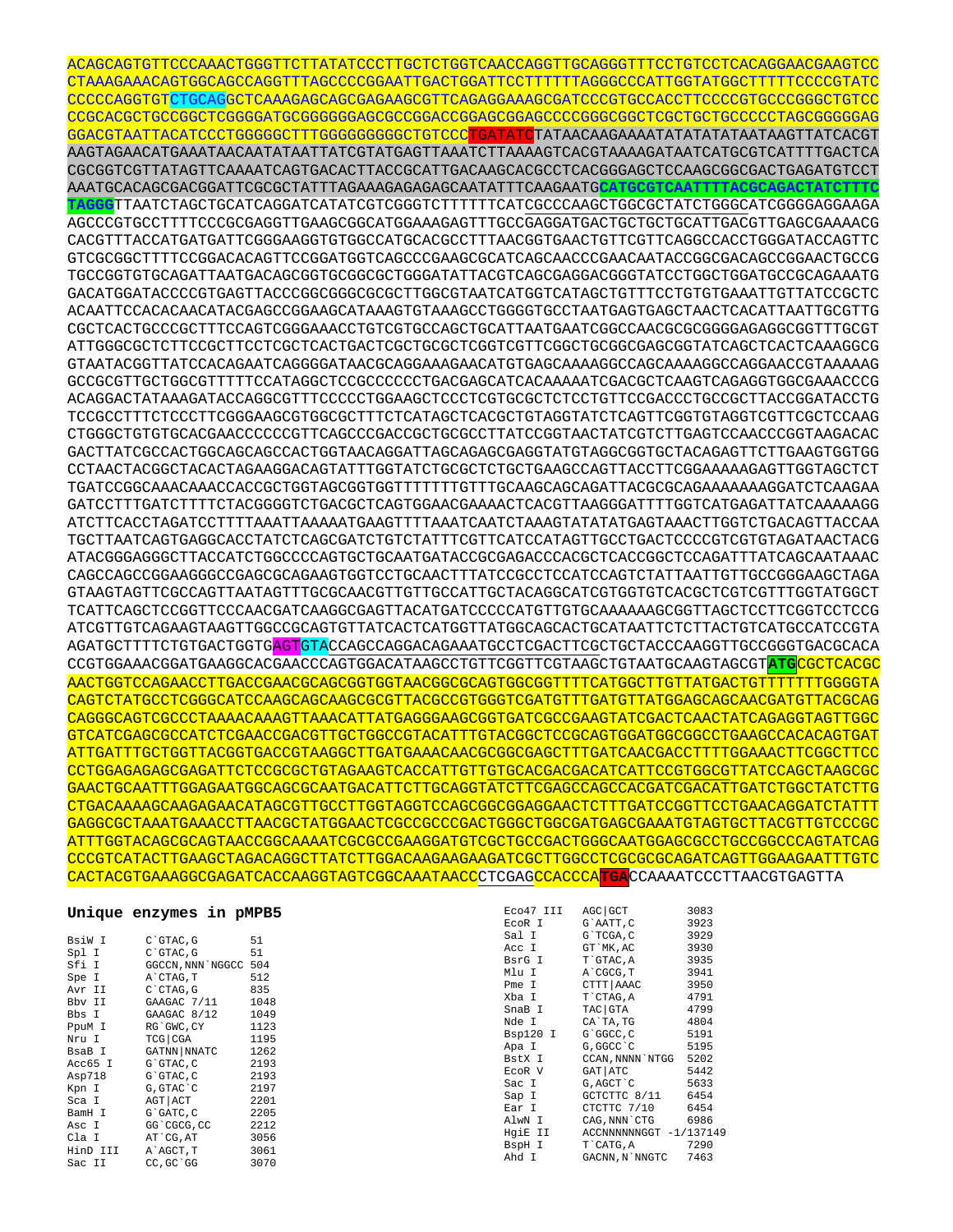| Fsp I<br>BstE II<br>BspM I<br>PaeR7 I<br>Xho I<br>Number of enzymes = 45 | TGC GCA<br>G`GTNAC, C<br>C`TCGA, G<br>C`TCGA, G | ACCTGC 10/14 | 7685<br>8458<br>8645<br>9094<br>9094 |                 |                 | Ava II<br>Avr II<br>BamH I<br>Ban I | (7)<br>(1)<br>(1)<br>(20) | 9094<br>355<br>7823<br>835<br>2205<br>1238<br>2184 | 1123<br>8097<br>1662<br>2193 | 5346<br>8738<br>1737<br>2524 | 7601<br>1993<br>2599 |
|--------------------------------------------------------------------------|-------------------------------------------------|--------------|--------------------------------------|-----------------|-----------------|-------------------------------------|---------------------------|----------------------------------------------------|------------------------------|------------------------------|----------------------|
|                                                                          |                                                 |              |                                      |                 |                 |                                     |                           | 2855<br>3723                                       | 3046<br>3914                 | 3392<br>4260                 | 3467<br>4335         |
| The following enzymes do not cut in pMPB5<br>Aat II<br>Bsp1286 I         | Afl II<br>Bst1107 I                             |              | Bgl II<br>BstB I                     | BsiC I<br>Fse I | BsmB I<br>Hpa I | Ban II                              | (9)                       | 4591<br>347<br>3638                                | 4782<br>1228<br>4506         | 6314<br>1908<br>5195         | 7411<br>2770<br>5361 |
| PflM I                                                                   | Tth111 I                                        |              | Xca I                                | Xcm I           | Xmn I           | Bbe I                               | (4)                       | 5633<br>2188                                       | 3050                         | 3918                         | 4786                 |
| pMPB5: sites sorted by name:                                             |                                                 |              |                                      |                 |                 | Bbs I<br>Bbv I                      | (1)<br>(21)               | 1049<br>25<br>1075                                 | 337<br>1180                  | 340<br>1544                  | 398<br>2406          |
| Acc I                                                                    | (1)                                             | 3930         |                                      |                 |                 |                                     |                           | 3274                                               | 4142                         | 5161                         | 5260                 |
| Acc65 I                                                                  | (1)                                             | 2193         |                                      |                 |                 |                                     |                           | 6989<br>8130                                       | 6992<br>8215                 | 7198<br>8259                 | 7892<br>8275         |
| Aci I                                                                    | $(120)$ 315                                     | 393          | 336<br>683                           | 348<br>695      | 370<br>704      |                                     |                           | 8647                                               |                              |                              |                      |
|                                                                          |                                                 | 716          | 726                                  | 737             | 783             | Bbv II<br>Bcl I                     | (1)<br>(2)                | 1048<br>886                                        | 8496                         |                              |                      |
|                                                                          |                                                 | 1083         | 1165<br>1485                         | 1232<br>1651    | 1416            | Bcn I                               | (24)                      | 341                                                | 342                          | 405                          | 406                  |
|                                                                          |                                                 | 1419<br>1756 | 1793                                 | 1873            | 1655<br>1929    |                                     |                           | 858                                                | 859                          | 1458                         | 2049                 |
|                                                                          |                                                 | 1932         | 1947                                 | 1978            | 1985            |                                     |                           | 2320<br>4056                                       | 2911<br>4647                 | 3188<br>5017                 | 3779<br>5166         |
|                                                                          |                                                 | 2012<br>2513 | 2278<br>2517                         | 2281<br>2618    | 2347<br>2655    |                                     |                           | 5299                                               | 5300                         | 5363                         | 5364                 |
|                                                                          |                                                 | 2735         | 2791                                 | 2794            | 2809            |                                     |                           | 6203                                               | 6951                         | 7647                         | 7994                 |
|                                                                          |                                                 | 2840         | 2847                                 | 2874            | 3067            | Bfa I                               | (36)                      | 17<br>836                                          | 28<br>1073                   | 318<br>1605                  | 513<br>1742          |
|                                                                          |                                                 | 3069         | 3091<br>3381                         | 3146<br>3385    | 3149<br>3486    |                                     |                           | 1893                                               | 2019                         | 2081                         | 2467                 |
|                                                                          |                                                 | 3215<br>3523 | 3603                                 | 3659            | 3662            |                                     |                           | 2604                                               | 2755                         | 2881                         | 2943                 |
|                                                                          |                                                 | 3677         | 3708                                 | 3715            | 3742            |                                     |                           | 3085<br>3749                                       | 3335<br>3811                 | 3472<br>4203                 | 3623<br>4340         |
|                                                                          |                                                 | 4014<br>4253 | 4017<br>4354                         | 4083<br>4391    | 4249<br>4471    |                                     |                           | 4491                                               | 4617                         | 4679                         | 4792                 |
|                                                                          |                                                 | 4527         | 4530                                 | 4545            | 4576            |                                     |                           | 4916<br>7065                                       | 5384<br>7318                 | 5743                         | 5754<br>8979         |
|                                                                          |                                                 | 4583         | 4610                                 | 5309            | 5332            | Bgl I                               | (3)                       | 504                                                | 7583                         | 7653<br>8930                 |                      |
|                                                                          |                                                 | 5354<br>5604 | 5366<br>5638                         | 5387<br>5846    | 5571<br>5859    | Blp I                               | (2)                       | 1359                                               | 8607                         |                              |                      |
|                                                                          |                                                 | 6008         | 6115                                 | 6120            | 6168            | Bpm I                               | (10)                      | 1463<br>3193                                       | 1520<br>3250                 | 2325<br>4061                 | 2382<br>4118         |
|                                                                          |                                                 | 6205         | 6260                                 | 6363            | 6419            |                                     |                           | 7533                                               | 8550                         |                              |                      |
|                                                                          |                                                 | 6429<br>6524 | 6453<br>6615                         | 6496<br>6643    | 6503<br>6770    | Bsa I                               | (6)                       | 2037                                               | 2899                         | 3767                         | 4635                 |
|                                                                          |                                                 | 6789         | 6910                                 | 7020            | 7155            | BsaA I                              | (9)                       | 5011<br>895                                        | 7524<br>1393                 | 2255                         | 3123                 |
|                                                                          |                                                 | 7164         | 7526                                 | 7617            | 7808            |                                     |                           | 3991                                               | 4799                         | 5480                         | 5538                 |
|                                                                          |                                                 | 7854<br>8406 | 8121<br>8418                         | 8141<br>8485    | 8309<br>8548    |                                     |                           | 9055                                               |                              |                              |                      |
|                                                                          |                                                 | 8744         | 8747                                 | 8825            | 8872            | BsaB I<br>BsaH I                    | (1)<br>(9)                | 1262<br>1461                                       | 2185                         | 2323                         | 3047                 |
| Afl III                                                                  | (7)                                             | 894          | 1390                                 | 2252            | 3120            |                                     |                           | 3191                                               | 3915                         | 4059                         | 4783                 |
| Age I                                                                    | (4)                                             | 3941<br>1734 | 3988<br>2596                         | 6570<br>3464    | 4332            |                                     |                           | 8352                                               |                              |                              |                      |
| Aha II                                                                   | (9)                                             | 1461         | 2185                                 | 2323            | 3047            | BsaJ I                              | (48)                      | 289<br>403                                         | 290<br>476                   | 339<br>502                   | 340<br>547           |
|                                                                          |                                                 | 3191         | 3915                                 | 4059            | 4783            |                                     |                           | 619                                                | 742                          | 777                          | 835                  |
| Ahd I                                                                    | (1)                                             | 8352<br>7463 |                                      |                 |                 |                                     |                           | 856                                                | 962                          | 1267                         | 1374                 |
| Alu I                                                                    | (50)                                            | 16           | 799                                  | 853             | 863             |                                     |                           | 1804<br>2930                                       | 2068<br>3067                 | 2236<br>3104                 | 2666<br>3534         |
|                                                                          |                                                 | 1066<br>1892 | 1171                                 | 1535<br>2034    | 1886<br>2175    |                                     |                           | 3798                                               | 3972                         | 4402                         | 4666                 |
|                                                                          |                                                 | 2397         | 1896<br>2748                         | 2754            | 2758            |                                     |                           | 5015                                               | 5163                         | 5224                         | 5297                 |
|                                                                          |                                                 | 2896         | 3037                                 | 3063            | 3265            |                                     |                           | 5360<br>5878                                       | 5361<br>5989                 | 5410<br>6309                 | 5411<br>6730         |
|                                                                          |                                                 | 3616<br>3905 | 3622<br>4133                         | 3626<br>4484    | 3764<br>4490    |                                     |                           | 7983                                               | 8006                         | 8189                         | 8220                 |
|                                                                          |                                                 | 4494         | 4632                                 | 4773            | 4997            | BsaW I                              | (16)                      | 8527<br>352                                        | 8591<br>1659                 | 8730<br>1734                 | 9072<br>2521         |
|                                                                          |                                                 | 5631         | 5757                                 | 5800            | 6235            |                                     |                           | 2596                                               | 3389                         | 3464                         | 4257                 |
|                                                                          |                                                 | 6330<br>6828 | 6394<br>6874                         | 6512<br>7131    | 6738<br>7652    |                                     |                           | 4332                                               | 5348                         | 6016                         | 6028                 |
|                                                                          |                                                 | 7752         | 7815                                 | 8062            | 8492            | BseR I                              | (5)                       | 6776<br>831                                        | 6923<br>1391                 | 7754<br>2253                 | 8764<br>3121         |
|                                                                          |                                                 | 8606         | 8978                                 |                 |                 |                                     |                           | 3989                                               |                              |                              |                      |
| Alw I                                                                    | (28)                                            | 434<br>1496  | 888<br>2163                          | 1278<br>2201    | 1469<br>2212    | Bsg I                               | (6)                       | 1151                                               | 1852                         | 2714                         | 3582                 |
|                                                                          |                                                 | 2331         | 2358                                 | 3025            | 3083            | BsiE I                              | (11)                      | 4450<br>1083                                       | 6120<br>1199                 | 1655                         | 2517                 |
|                                                                          |                                                 | 3199         | 3226                                 | 3893            | 4067            |                                     |                           | 3385                                               | 4253                         | 5575                         | 6486                 |
|                                                                          |                                                 | 4094<br>7132 | 4761<br>7218                         | 5269<br>7218    | 5773<br>7315    |                                     |                           | 6910                                               | 7833                         | 8679                         |                      |
|                                                                          |                                                 | 7316         | 7780                                 | 8757            | 8786            | BsiHKA I<br>BsiW I                  | (3)<br>(1)                | 5633<br>51                                         | 6888                         | 8577                         |                      |
| AlwN I                                                                   | (1)                                             | 6986         |                                      |                 |                 | Bsm I                               | (6)                       | 1600                                               | 2462                         | 3330                         | 4198                 |
| Apa I<br>ApaL I                                                          | (1)<br>(2)                                      | 5195<br>6884 | 8573                                 |                 |                 |                                     |                           | 4911                                               | 5715                         |                              |                      |
| Apo I                                                                    | (9)                                             | 175          | 233                                  | 1570            | 2432            | BsmA I                              | (7)                       | 982<br>4636                                        | 2038<br>5010                 | 2900<br>7525                 | 3768                 |
|                                                                          |                                                 | 3300         | 3923                                 | 4168            | 4881            | BsmF I                              | (21)                      | 281                                                | 291                          | 410                          | 529                  |
| Asc I                                                                    | (1)                                             | 9041<br>2212 |                                      |                 |                 |                                     |                           | 601                                                | 665                          | 1136                         | 1472                 |
| Ase I                                                                    | (6)                                             | 122          | 906                                  | 6106            | 6341            |                                     |                           | 1683<br>3413                                       | 2334<br>4070                 | 2545<br>4281                 | 3202<br>5033         |
|                                                                          |                                                 | 6400         | 7635                                 |                 |                 |                                     |                           | 5116                                               | 5290                         | 5409                         | 5419                 |
| Asp718<br>Ava I                                                          | (1)<br>(17)                                     | 2193<br>339  | 377                                  | 403             | 856             |                                     |                           | 8854                                               |                              |                              |                      |
|                                                                          |                                                 | 1701         | 1803                                 | 2563            | 2665            | BsoF I                              | (85)                      | 14<br>387                                          | 326<br>454                   | 329<br>783                   | 336<br>1064          |
|                                                                          |                                                 | 3431<br>5297 | 3533<br>5323                         | 4299<br>5361    | 4401<br>8190    |                                     |                           | 1083                                               | 1157                         | 1160                         | 1163                 |
|                                                                          |                                                 |              |                                      |                 |                 |                                     |                           |                                                    |                              |                              |                      |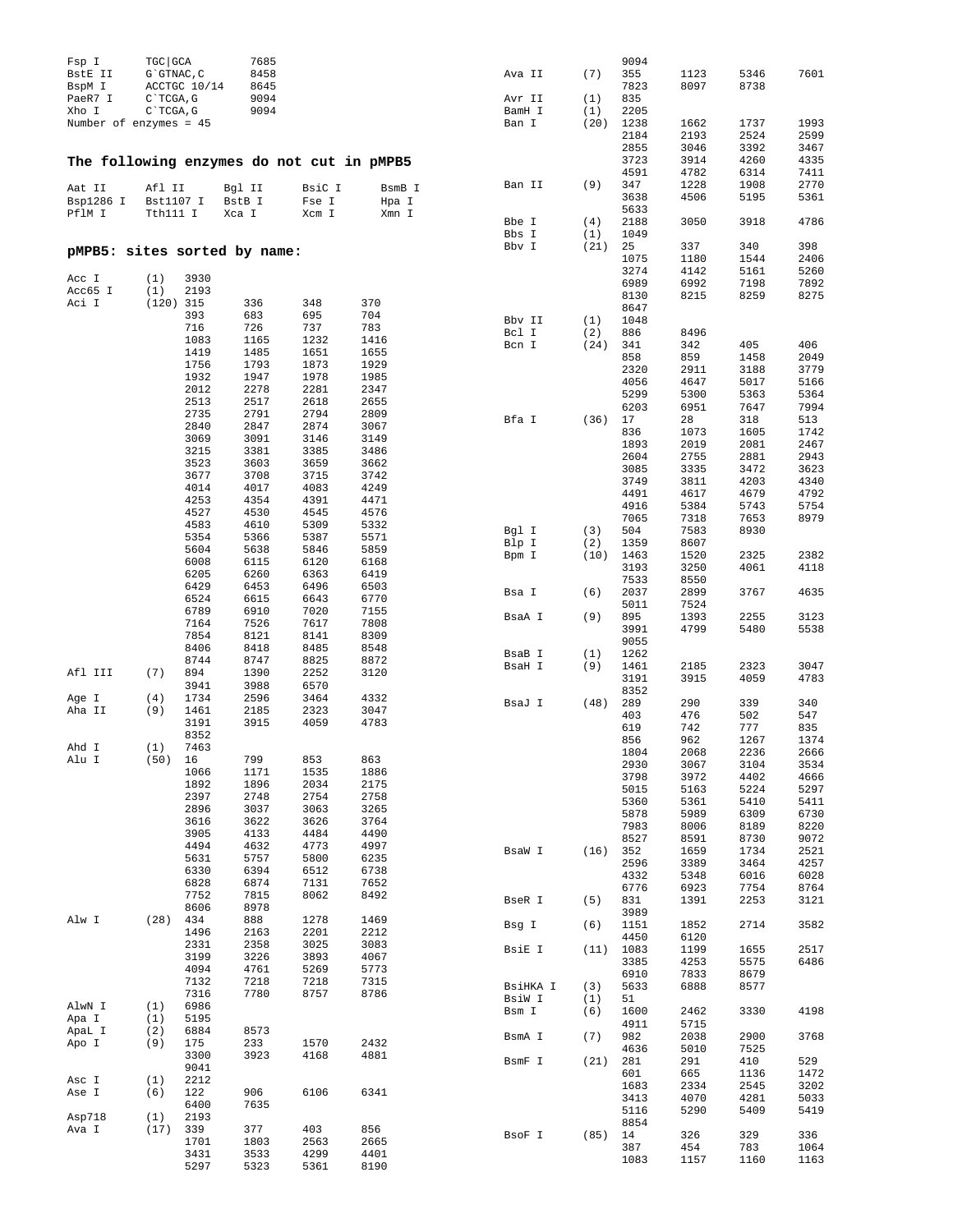|                  |             | 1166         | 1169         | 1333 | 1419 |           |      | 7254         | 7420         | 8607         |              |
|------------------|-------------|--------------|--------------|------|------|-----------|------|--------------|--------------|--------------|--------------|
|                  |             | 1533         | 1652         | 1655 | 1873 | Dpn I     | (42) | 429          | 883          | 888          | 1198         |
|                  |             | 1932         | 1947         | 1978 | 2281 |           |      | 1259         | 1273         | 1475         | 1491         |
|                  |             | 2395         | 2514         | 2517 | 2735 |           |      | 2169         | 2207         | 2337         | 2353         |
|                  |             | 2794         | 2809         | 2840 | 3149 |           |      | 3031         | 3089         | 3205         | 3221         |
|                  |             | 3263         | 3382         | 3385 | 3603 |           |      | 3899         | 4073         | 4089         | 4767         |
|                  |             | 3662         | 3677         | 3708 | 4017 |           |      | 4818         | 5275         | 5768         | 7138         |
|                  |             | 4131         | 4250         | 4253 | 4471 |           |      | 7213         | 7224         | 7232         | 7310         |
|                  |             | 4530         | 4545         | 4576 | 5150 |           |      | 7322         | 7427         | 7768         | 7786         |
|                  |             | 5249         | 5316         | 5367 | 5374 |           |      | 7832         | 8315         | 8498         | 8678         |
|                  |             | 5377         | 5639         | 5758 | 5860 |           |      | 8688         | 8763         | 8781         | 9009         |
|                  |             | 5891         | 5894         | 6009 | 6121 |           |      | 9030         | 9068         |              |              |
|                  |             | 6168         | 6395         | 6476 | 6494 | DpnII     | (42) | 427          | 881          | 886          | 1196         |
|                  |             | 6497         | 6615         | 6770 | 6913 |           |      | 1257         | 1271         | 1473         | 1489         |
|                  |             | 6978         | 6981         | 7187 | 7515 |           |      | 2167         | 2205         | 2335         | 2351         |
|                  |             | 7854         | 7881         | 7976 | 8119 |           |      | 3029         | 3087         | 3203         | 3219         |
|                  |             | 8204         | 8248         | 8264 | 8419 |           |      | 3897         | 4071         | 4087         | 4765         |
|                  |             | 8486         | 8636         | 8745 | 8825 |           |      | 4816         | 5273         | 5766         | 7136         |
|                  |             | 8922         |              |      |      |           |      | 7211         | 7222         | 7230         | 7308         |
| Bsp120 I         | (1)         | 5191<br>7290 |              |      |      |           |      | 7320<br>7830 | 7425<br>8313 | 7766<br>8496 | 7784         |
| BspH I           | (1)         |              |              |      |      |           |      | 8686         | 8761         | 8779         | 8676         |
| BspM I           | (1)         | 8645         |              |      |      |           |      | 9028         | 9066         |              | 9007         |
| BspM II<br>Bsr I | (2)<br>(29) | 6016<br>721  | 6028<br>1097 | 1121 | 1769 | Dra I     | (9)  | 2030         | 2892         | 3760         | 3950         |
|                  |             | 1790         | 2198         | 2206 | 2631 |           |      | 4628         | 4812         | 5045         | 7329         |
|                  |             | 2652         | 3499         | 3520 | 4367 |           |      | 7348         |              |              |              |
|                  |             | 4388         | 5068         | 5178 | 5999 | Dra III   | (7)  | 1369         | 2231         | 3099         | 3967         |
|                  |             | 6371         | 6977         | 6990 | 7104 |           |      | 8007         | 8435         | 9055         |              |
|                  |             | 7510         | 7628         | 7671 | 7938 | Drd I     | (3)  | 1051         | 5649         | 6678         |              |
|                  |             | 8033         | 8098         | 8836 | 8932 | Dsa I     | (7)  | 502          | 742          | 962          | 3067         |
|                  |             | 8954         |              |      |      |           |      | 8006         | 8220         | 8591         |              |
| BsrB I           | (8)         | 350          | 1657         | 2519 | 3387 | Eae I     | (15) | 505          | 965          | 1080         | 1371         |
|                  |             | 4255         | 5354         | 6262 | 6503 |           |      | 1652         | 2233         | 2514         | 3101         |
| BsrD I           | (4)         | 7524         | 7698         | 8647 | 8940 |           |      | 3382         | 3969         | 4250         | 5947         |
| BsrG I           | (1)         | 3935         |              |      |      |           |      | 6409         | 7851         | 8385         |              |
| BssH II          | (3)         | 2212         | 6209         | 9022 |      | Eag I     | (5)  | 1080         | 1652         | 2514         | 3382         |
| BssS I           | (2)         | 1138         | 6743         |      |      |           |      | 4250         |              |              |              |
| BstE II          | (1)         | 8458         |              |      |      | Ear I     | (1)  | 6454         |              |              |              |
| BstN I           | (18)        | 291          | 477          | 549  | 604  | Eco47 III | (1)  | 3083         |              |              |              |
|                  |             | 621          | 1268         | 5096 | 5154 | Eco57 I   | (7)  | 1060         | 1907         | 2769         | 3637         |
|                  |             | 5226         | 5412         | 5990 | 6157 |           |      | 4505         | 7117         | 8443         |              |
|                  |             | 6310         | 6598         | 6719 | 6732 | Eco72 I   | (5)  | 895          | 1393         | 2255         | 3123         |
|                  |             | 7952         | 8529         |      |      |           |      | 3991         |              |              |              |
| BstU I           | (37)        | 1195         | 1485         | 1756 | 1925 | ECON I    | (9)  | 1745         | 1940         | 2607         | 2802         |
|                  |             | 1970         | 2214         | 2347 | 2618 |           |      | 3475         | 3670         | 4343         | 4538         |
|                  |             | 2787         | 2832         | 3069 | 3215 |           |      | 5186         |              |              |              |
|                  |             | 3486         | 3655         | 3700 | 3943 | Eco0109 I | (2)  | 1123         | 5191         |              |              |
|                  |             | 4083         | 4354         | 4523 | 4568 | ECOR I    | (1)  | 3923         |              |              |              |
|                  |             | 5571         | 5677         | 5848 | 6008 | ECOR II   | (18) | 289          | 475          | 547          | 602          |
|                  |             | 6211         | 6417         | 6419 | 6617 |           |      | 619          | 1266         | 5094         | 5152         |
|                  |             | 7198         | 7528         | 8212 | 8485 |           |      | 5224         | 5410         | 5988         | 6155         |
|                  |             | 8550         | 8613         | 8906 | 9022 |           |      | 6308         | 6596         | 6717         | 6730         |
|                  |             | 9024         |              |      |      |           |      | 7950         | 8527         |              |              |
| BstX I           | (1)         | 5202         |              |      |      | ECOR V    | (1)  | 5442         |              |              |              |
| BstY I           | (16)        | 881          | 1489         | 2167 | 2205 | Ehe I     | (4)  | 2186         | 3048         | 3916         | 4784         |
|                  |             | 2351         | 3029         | 3087 | 3219 | Esp I     | (2)  | 1359         | 8607         |              |              |
|                  |             | 3897         | 4087         | 4765 | 7211 | Fnu4H I   |      | $(85)$ 14    | 326          | 329          | 336          |
|                  |             | 7222         | 7308         | 7320 | 8779 |           |      | 387          | 454          | 783          | 1064         |
| Bsu36 I          | (4)         | 1941         | 2803         | 3671 | 4539 |           |      | 1083         | 1157         | 1160         | 1163         |
| Cac8 I           | (60)        | 333          | 384          | 391  | 467  |           |      | 1166         | 1169         | 1333         | 1419         |
|                  |             | 562          | 581          | 634  | 653  |           |      | 1533         | 1652         | 1655         | 1873         |
|                  |             | 1059         | 1173         | 1465 | 1894 |           |      | 1932         | 1947         | 1978         | 2281         |
|                  |             | 1908         | 1929         | 2092 | 2120 |           |      | 2395         | 2514         | 2517         | 2735         |
|                  |             | 2214         | 2327         | 2756 | 2770 |           |      | 2794         | 2809         | 2840         | 3149         |
|                  |             | 2791         | 2954         | 2982 | 3195 |           |      | 3263         | 3382         | 3385         | 3603         |
|                  |             | 3624         | 3638         | 3659 | 3822 |           |      | 3662         | 3677         | 3708         | 4017         |
|                  |             | 3850         | 4063         | 4492 | 4506 |           |      | 4131         | 4250         | 4253         | 4471         |
|                  |             | 4527         | 4690         | 4718 | 5237 |           |      | 4530         | 4545         | 4576         | 5150         |
|                  |             | 5313         | 5320         | 5371 | 5618 |           |      | 5249         | 5316         | 5367         | 5374         |
|                  |             | 5715         | 5802         | 5956 | 6207 |           |      | 5377         | 5639         | 5758         | 5860         |
|                  |             | 6211         | 6363         | 6392 | 6501 |           |      | 5891         | 5894         | 6009         | 6121         |
|                  |             | 6587         | 6624         | 7184 | 7575 |           |      | 6168         | 6395         | 6476         | 6494         |
|                  |             | 8208         | 8385         | 8490 | 8670 |           |      | 6497         | 6615         | 6770         | 6913         |
|                  |             | 8839         | 8945         | 8949 | 9024 |           |      | 6978         | 6981         | 7187         | 7515         |
| Cfr10 I          | (27)        | 382          | 1463         | 1734 | 1958 |           |      | 7854         | 7881         | 7976         | 8119         |
|                  |             | 2090         | 2181         | 2325 | 2596 |           |      | 8204         | 8248         | 8264         | 8419         |
|                  |             | 2820         | 2952         | 3043 | 3193 |           |      | 8486         | 8636         | 8745         | 8825         |
|                  |             | 3464         | 3688         | 3820 | 3911 |           |      | 8922         |              |              |              |
|                  |             | 4061         | 4332         | 4556 | 4688 | Fok I     | (26) | 307          | 359          | 686          | 1015         |
|                  |             | 4779         | 5318         | 6069 | 6093 |           |      | 1250         | 1483         | 1937         | 2345         |
|                  |             | 7543         | 8894         | 8947 |      |           |      | 2799         | 3213         | 3667         | 4081         |
| Cla I<br>Csp6 I  | (1)<br>(14) | 3056<br>52   | 1784         | 2194 | 2200 |           |      | 4535<br>5895 | 5014<br>6044 | 5341<br>6176 | 5393<br>7429 |
|                  |             | 2646         | 3514         | 3936 | 4382 |           |      | 7610         | 7897         | 8029         | 8182         |
|                  |             | 4800         | 7944         | 8177 | 8390 |           |      | 8426         | 8927         |              |              |
|                  |             | 8398         | 8881         |      |      | Fsp I     | (1)  | 7685         |              |              |              |
| Dde I            | (19)        | 795          | 1359         | 1941 | 2035 | Gdi II    | (18) | 506          | 1079         | 1081         | 1370         |
|                  |             | 2086         | 2803         | 2897 | 2948 |           |      | 1651         | 1653         | 2232         | 2513         |
|                  |             | 3671         | 3765         | 3816 | 4539 |           |      | 2515         | 3100         | 3381         | 3383         |
|                  |             | 4633         | 4684         | 5645 | 6845 |           |      | 3968         | 4249         | 4251         | 6410         |
|                  |             |              |              |      |      |           |      |              |              |              |              |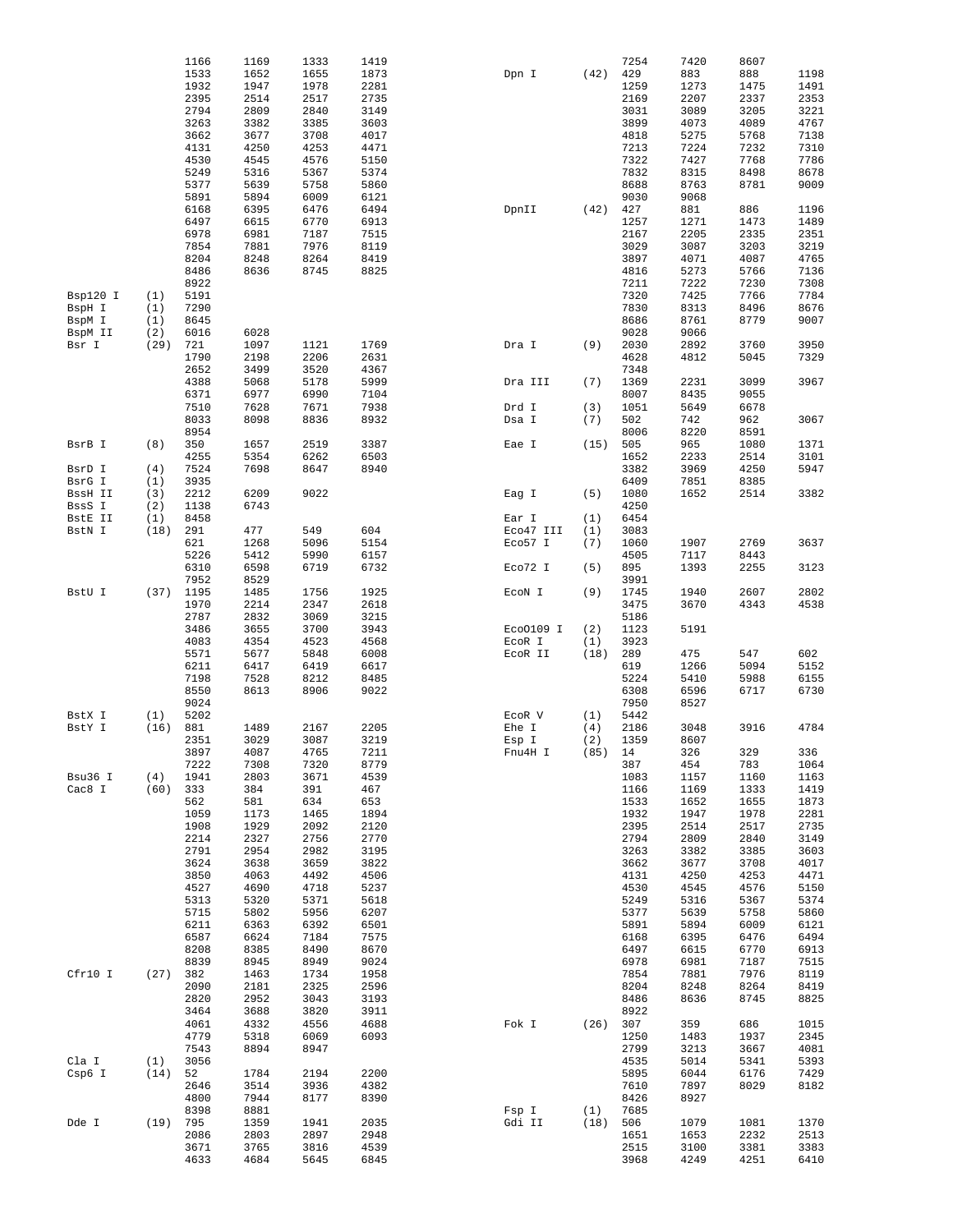|                     |            | 7850         | 8384         |              |              |        |             |          | 7755         | 7992         | 8765         | 8895         |
|---------------------|------------|--------------|--------------|--------------|--------------|--------|-------------|----------|--------------|--------------|--------------|--------------|
| Gsu I               | (10)       | 1464         | 1519         | 2326         | 2381         |        |             |          | 8948         |              |              |              |
|                     |            | 3194         | 3249         | 4062         | 4117         | Hph I  |             | (10)     | 959          | 5978         | 7307         | 7534         |
|                     |            | 7534         | 8549         |              |              |        |             |          | 7948         | 8006         | 8322         | 8469         |
| Hae I               | (9)        | 498          | 834          | 967          | 5949         |        |             |          | 8555         | 9062         |              |              |
|                     |            | 5985         | 6585         | 6596         | 7048         | Kas I  |             | (4)      | 2184         | 3046         | 3914         | 4782         |
|                     |            | 9017         |              |              |              | Kpn I  |             | (1)      | 2197         |              |              |              |
| Hae II              | (18)       | 364          | 2065         | 2188         | 2927         | Mae I  |             | (36)     | 17           | 28           | 318          | 513          |
|                     |            | 3050         | 3085         | 3795         | 3918         |        |             |          | 836          | 1073         | 1605         | 1742         |
|                     |            | 4663         | 4786         | 5344         | 5807         |        |             |          | 1893         | 2019         | 2081         | 2467         |
|                     |            | 6126         | 6448         | 6818         | 8365         |        |             |          | 2604         | 2755         | 2881         | 2943         |
|                     | (38)       | 8795<br>498  | 8944<br>507  | 776          | 782          |        |             |          | 3085<br>3749 | 3335         | 3472<br>4203 | 3623         |
| Hae III             |            | 834          | 967          | 1082         | 1373         |        |             |          | 4491         | 3811<br>4617 | 4679         | 4340<br>4792 |
|                     |            | 1654         | 1946         | 2051         | 2235         |        |             |          | 4916         | 5384         | 5743         | 5754         |
|                     |            | 2516         | 2808         | 2913         | 3103         |        |             |          | 7065         | 7318         | 7653         | 8979         |
|                     |            | 3384         | 3676         | 3781         | 3971         | Mae II |             | (29)     | 50           | 54           | 304          | 894          |
|                     |            | 4252         | 4544         | 4649         | 5193         |        |             |          | 1392         | 1849         | 2132         | 2254         |
|                     |            | 5949         | 5985         | 6411         | 6585         |        |             |          | 2711         | 2994         | 3122         | 3579         |
|                     |            | 6596         | 6614         | 7048         | 7506         |        |             |          | 3862         | 3990         | 4447         | 4730         |
|                     |            | 7586         | 7853         | 8387         | 8421         |        |             |          | 4798         | 5398         | 5479         | 5537         |
|                     |            | 8951         | 9017         |              |              |        |             |          | 5902         | 5919         | 6136         | 7273         |
| Hga I               | (16)       | 89           | 1042         | 1468         | 1998         |        |             |          | 7689         | 8378         | 8864         | 9054         |
|                     |            | 2330         | 2860         | 3198         | 3728         |        |             |          | 9123         |              |              |              |
|                     |            | 4066         | 4596         | 5544         | 5707         |        | Mae III     | (34)     | 46           | 248          | 1544         | 2161         |
|                     |            | 6680         | 7258         | 8006         | 8342         |        |             |          | 2177         | 2406         | 3023         | 3039         |
| HgiA I              | (3)        | 5633         | 6888         | 8577         |              |        |             |          | 3274         | 3891         | 3907         | 4142         |
| HgiE II             | (1)        | 7149         |              |              |              |        |             |          | 4759         | 4775         | 4855         | 5533         |
| Hha I               | (64)       | 363<br>1756  | 1063<br>1927 | 1485<br>2064 | 1684<br>2159 |        |             |          | 5593<br>7105 | 6196<br>7388 | 6926<br>7719 | 6989<br>7777 |
|                     |            | 2187         | 2214         | 2216         | 2347         |        |             |          | 7930         | 7995         | 8126         | 8213         |
|                     |            | 2546         | 2618         | 2789         | 2926         |        |             |          | 8257         | 8452         | 8458         | 8560         |
|                     |            | 3021         | 3049         | 3084         | 3215         |        |             |          | 8890         | 9128         |              |              |
|                     |            | 3414         | 3486         | 3657         | 3794         | Mbo I  |             | (42)     | 427          | 881          | 886          | 1196         |
|                     |            | 3889         | 3917         | 4083         | 4282         |        |             |          | 1257         | 1271         | 1473         | 1489         |
|                     |            | 4354         | 4525         | 4662         | 4757         |        |             |          | 2167         | 2205         | 2335         | 2351         |
|                     |            | 4785         | 5343         | 5679         | 5806         |        |             |          | 3029         | 3087         | 3203         | 3219         |
|                     |            | 6049         | 6125         | 6211         | 6213         |        |             |          | 3897         | 4071         | 4087         | 4765         |
|                     |            | 6354         | 6419         | 6447         | 6480         |        |             |          | 4816         | 5273         | 5766         | 7136         |
|                     |            | 6750         | 6817         | 6917         | 7091         |        |             |          | 7211         | 7222         | 7230         | 7308         |
|                     |            | 7200         | 7593         | 7686         | 8085         |        |             |          | 7320         | 7425         | 7766         | 7784         |
|                     |            | 8135         | 8212         | 8364         | 8552         |        |             |          | 7830         | 8313         | 8496         | 8676         |
|                     |            | 8613         | 8640         | 8794         | 8888         |        |             |          | 8686         | 8761         | 8779         | 9007         |
|                     |            | 8908         | 8943         | 9024         | 9026         |        |             |          | 9028         | 9066         |              |              |
| HinC II             | (3)        | 900          | 3931         | 5092         |              | Mbo II |             | (16)     | 231          | 996          | 1053         | 1081         |
| Hind II<br>HinD III | (3)<br>(1) | 900<br>3061  | 3931         | 5092         |              |        |             |          | 1499<br>5837 | 2361<br>6442 | 3229<br>7231 | 4097<br>7304 |
| Hinf I              | (30)       | 988          | 1320         | 1409         | 1446         |        |             |          | 8654         | 9013         | 9016         | 9049         |
|                     |            | 1965         | 2084         | 2271         | 2308         | Mlu I  |             | (1)      | 3941         |              |              |              |
|                     |            | 2827         | 2946         | 3139         | 3176         | Mme I  |             | (3)      | 6784         | 6968         | 9016         |              |
|                     |            | 3695         | 3814         | 4007         | 4044         | Mnl I  |             | (73)     | 103          | 258          | 318          | 446          |
|                     |            | 4563         | 4682         | 4966         | 5178         |        |             |          | 508          | 766          | 772          | 795          |
|                     |            | 5564         | 5672         | 5933         | 6405         |        |             |          | 801          | 809          | 812          | 824          |
|                     |            | 6470         | 6545         | 6941         | 7458         |        |             |          | 944          | 1005         | 1346         | 1347         |
|                     |            | 8329         | 8542         |              |              |        |             |          | 1369         | 1486         | 1710         | 1799         |
| HinI I              | (9)        | 1461         | 2185         | 2323         | 3047         |        |             |          | 1894         | 1936         | 1990         | 2006         |
|                     |            | 3191         | 3915         | 4059         | 4783         |        |             |          | 2231         | 2348         | 2572         | 2661         |
|                     |            | 8352         |              |              |              |        |             |          | 2756         | 2798         | 2852         | 2868         |
| HinP I              | (64) 361   |              | 1061         | 1483         | 1682         |        |             |          | 3099         | 3216         | 3440         | 3529         |
|                     |            | 1754         | 1925         | 2062         | 2157         |        |             |          | 3624         | 3666         | 3720         | 3736         |
|                     |            | 2185         | 2212         | 2214         | 2345         |        |             |          | 3967         | 4084         | 4308         | 4397         |
|                     |            | 2544<br>3019 | 2616<br>3047 | 2787<br>3082 | 2924<br>3213 |        |             |          | 4492<br>5125 | 4534<br>5258 | 4588<br>5386 | 4604<br>5630 |
|                     |            | 3412         | 3484         | 3655         | 3792         |        |             |          | 5816         | 5843         | 5873         | 6137         |
|                     |            | 3887         | 3915         | 4081         | 4280         |        |             |          | 6419         | 6468         | 6678         | 6751         |
|                     |            | 4352         | 4523         | 4660         | 4755         |        |             |          | 7002         | 7402         | 7483         | 7629         |
|                     |            | 4783         | 5341         | 5677         | 5804         |        |             |          | 7835         | 7974         | 8198         | 8295         |
|                     |            | 6047         | 6123         | 6209         | 6211         |        |             |          | 8335         | 8743         | 8782         | 9027         |
|                     |            | 6352         | 6417         | 6445         | 6478         |        |             |          | 9102         |              |              |              |
|                     |            | 6748         | 6815         | 6915         | 7089         |        | $Msc I$ (2) |          | 967          | 5949         |              |              |
|                     |            | 7198         | 7591         | 7684         | 8083         | Mse I  |             | (33)     | 22           | 57           | 122          | 138          |
|                     |            | 8133         | 8210         | 8362         | 8550         |        |             |          | 212          | 906          | 2029         | 2891         |
|                     |            | 8611         | 8638         | 8792         | 8886         |        |             |          | 3073         | 3077         | 3759         | 3949         |
|                     |            | 8906         | 8941         | 9022         | 9024         |        |             |          | 4627         | 4811         | 5037         | 5044         |
| Hpa II              | (69) 340   |              | 353          | 358          | 383          |        |             |          | 5521         | 5528         | 5749         | 5962         |
|                     |            | 404<br>1660  | 857<br>1735  | 1456<br>1959 | 1464<br>2047 |        |             |          | 6106<br>7328 | 6341<br>7333 | 6400<br>7347 | 7276<br>7400 |
|                     |            | 2059         | 2091         | 2182         | 2209         |        |             |          | 7635         | 7674         | 8291         | 8807         |
|                     |            | 2318         | 2326         | 2522         | 2597         |        |             |          | 9120         |              |              |              |
|                     |            | 2821         | 2909         | 2921         | 2953         | Msl I  |             | $(4)$    | 5200         | 7715         | 7874         | 8570         |
|                     |            | 3044         | 3186         | 3194         | 3390         | Msp I  |             | (69) 340 |              | 353          | 358          | 383          |
|                     |            | 3465         | 3689         | 3777         | 3789         |        |             |          | 404          | 857          | 1456         | 1464         |
|                     |            | 3821         | 3912         | 4054         | 4062         |        |             |          | 1660         | 1735         | 1959         | 2047         |
|                     |            | 4258         | 4333         | 4557         | 4645         |        |             |          | 2059         | 2091         | 2182         | 2209         |
|                     |            | 4657         | 4689         | 4780         | 5015         |        |             |          | 2318         | 2326         | 2522         | 2597         |
|                     |            | 5165         | 5298         | 5319         | 5344         |        |             |          | 2821         | 2909         | 2921         | 2953         |
|                     |            | 5349         | 5362         | 6017         | 6029         |        |             |          | 3044         | 3186         | 3194         | 3390         |
|                     |            |              |              |              |              |        |             |          |              |              |              |              |
|                     |            | 6070         | 6080         | 6094         | 6202         |        |             |          | 3465         | 3689         | 3777         | 3789         |
|                     |            | 6288<br>7140 | 6777<br>7544 | 6924<br>7578 | 6950<br>7645 |        |             |          | 3821<br>4258 | 3912<br>4333 | 4054<br>4557 | 4062<br>4645 |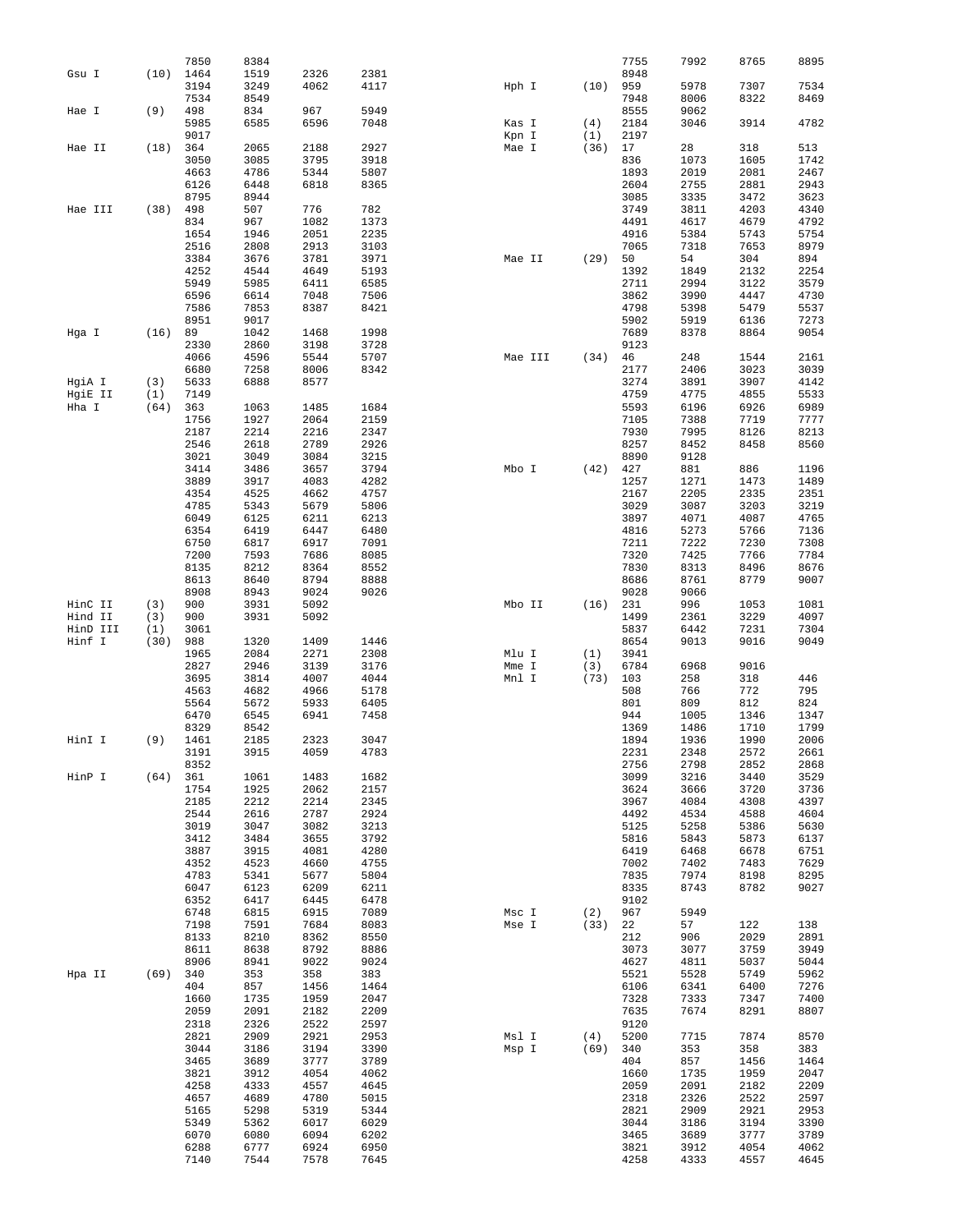|                 |            | 4657         | 4689 | 4780 | 5015 | Sap I     | (1)  | 6454         |      |      |      |
|-----------------|------------|--------------|------|------|------|-----------|------|--------------|------|------|------|
|                 |            | 5165         | 5298 | 5319 | 5344 | Sau3A I   | (42) | 427          | 881  | 886  | 1196 |
|                 |            | 5349         | 5362 | 6017 | 6029 |           |      | 1257         | 1271 | 1473 | 1489 |
|                 |            | 6070         | 6080 | 6094 | 6202 |           |      | 2167         | 2205 | 2335 | 2351 |
|                 |            | 6288         |      |      |      |           |      |              |      |      |      |
|                 |            |              | 6777 | 6924 | 6950 |           |      | 3029         | 3087 | 3203 | 3219 |
|                 |            | 7140         | 7544 | 7578 | 7645 |           |      | 3897         | 4071 | 4087 | 4765 |
|                 |            | 7755         | 7992 | 8765 | 8895 |           |      | 4816         | 5273 | 5766 | 7136 |
|                 |            | 8948         |      |      |      |           |      | 7211         | 7222 | 7230 | 7308 |
| MspA1 I         | (12)       | 1171         | 1886 | 2748 | 3069 |           |      | 7320         | 7425 | 7766 | 7784 |
|                 |            | 3616         | 4484 | 6115 | 6394 |           |      | 7830         | 8313 | 8496 | 8676 |
|                 |            | 6912         | 7157 | 8121 | 8744 |           |      | 8686         | 8761 | 8779 | 9007 |
|                 |            |              |      |      |      |           |      |              |      |      |      |
| Mun I           | (4)        | 1727         | 2589 | 3457 | 4325 |           |      | 9028         | 9066 |      |      |
| Nae I           | (11)       | 384          | 1465 | 2092 | 2327 | Sau96 I   | (16) | 355          | 1123 | 2049 | 2911 |
|                 |            | 2954         | 3195 | 3822 | 4063 |           |      | 3779         | 4647 | 5191 | 5192 |
|                 |            | 4690         | 5320 | 8949 |      |           |      | 5346         | 7505 | 7584 | 7601 |
| Nar I           | (4)        | 2185         | 3047 | 3915 | 4783 |           |      | 7823         | 8097 | 8738 | 8950 |
| Nci I           | (24)       | 340          | 341  | 404  | 405  | Sca I     | (1)  | 2201         |      |      |      |
|                 |            |              |      |      |      |           |      |              |      |      |      |
|                 |            | 857          | 858  | 1457 | 2048 | ScrF I    | (42) | 291          | 340  | 341  | 404  |
|                 |            | 2319         | 2910 | 3187 | 3778 |           |      | 405          | 477  | 549  | 604  |
|                 |            | 4055         | 4646 | 5016 | 5165 |           |      | 621          | 857  | 858  | 1268 |
|                 |            | 5298         | 5299 | 5362 | 5363 |           |      | 1457         | 2048 | 2319 | 2910 |
|                 |            | 6202         | 6950 | 7646 | 7993 |           |      | 3187         | 3778 | 4055 | 4646 |
| Nco I           | (2)        | 742          | 962  |      |      |           |      | 5016         | 5096 | 5154 | 5165 |
| Nde I           | (1)        | 4804         |      |      |      |           |      | 5226         | 5298 | 5299 | 5362 |
| NgoM I          | (11)       | 382          | 1463 | 2090 | 2325 |           |      | 5363         | 5412 | 5990 | 6157 |
|                 |            |              |      |      |      |           |      |              |      |      |      |
|                 |            | 2952         | 3193 | 3820 | 4061 |           |      | 6202         | 6310 | 6598 | 6719 |
|                 |            | 4688         | 5318 | 8947 |      |           |      | 6732         | 6950 | 7646 | 7952 |
| Nhe I           | (4)        | 1892         | 2754 | 3622 | 4490 |           |      | 7993         | 8529 |      |      |
| Nla III         | (31)       | 71           | 88   | 583  | 655  | Sec I     | (48) | 289          | 290  | 339  | 340  |
|                 |            | 746          | 966  | 1498 | 1646 |           |      | 403          | 476  | 502  | 547  |
|                 |            | 2360         | 2508 | 3228 | 3376 |           |      | 619          | 742  | 777  | 835  |
|                 |            | 4096         | 4244 | 4957 | 5494 |           |      | 856          | 962  | 1267 | 1374 |
|                 |            |              |      |      |      |           |      |              |      |      |      |
|                 |            | 5554         | 5717 | 5866 | 5930 |           |      | 1804         | 2068 | 2236 | 2666 |
|                 |            | 5954         | 6184 | 6228 | 6574 |           |      | 2930         | 3067 | 3104 | 3534 |
|                 |            | 7294         | 7785 | 7795 | 7873 |           |      | 3798         | 3972 | 4402 | 4666 |
|                 |            | 7909         | 8152 | 9108 |      |           |      | 5015         | 5163 | 5224 | 5297 |
| Nla IV          | (42)       | 346          | 553  | 625  | 1124 |           |      | 5360         | 5361 | 5410 | 5411 |
|                 |            | 1240         | 1664 | 1739 | 1791 |           |      | 5878         | 5989 | 6309 | 6730 |
|                 |            | 1995         | 2074 | 2186 | 2195 |           |      | 7983         | 8006 | 8189 | 8220 |
|                 |            |              |      |      |      |           |      |              |      |      |      |
|                 |            | 2207         | 2526 | 2601 | 2653 |           |      | 8527         | 8591 | 8730 | 9072 |
|                 |            | 2857         | 2936 | 3048 | 3394 | SfaN I    | (26) | 380          | 591  | 663  | 1036 |
|                 |            | 3469         | 3521 | 3725 | 3804 |           |      | 1093         | 1225 | 1271 | 1571 |
|                 |            | 3916         | 4262 | 4337 | 4389 |           |      | 1918         | 2433 | 2780 | 3301 |
|                 |            | 4593         | 4672 | 4784 | 5193 |           |      | 3648         | 3949 | 4169 | 4516 |
|                 |            | 5358         | 6316 | 6602 | 6641 |           |      | 4882         | 5320 | 5768 | 5823 |
|                 |            | 7413         | 7507 | 7548 | 7759 |           |      | 6057         | 6155 | 6666 | 7718 |
|                 |            |              |      |      |      |           |      |              |      |      |      |
|                 |            | 8404         | 8769 |      |      |           |      | 7911         | 8203 |      |      |
| Not I           | (4)        | 1652         | 2514 | 3382 | 4250 | Sfc I     | (8)  | 2            | 467  | 1047 | 5233 |
| Nru I           | (1)        | 1195         |      |      |      |           |      | 6835         | 7026 | 7704 | 8553 |
| Nsi I           | (3)        | 585          | 657  | 5715 |      | Sfi I     | (1)  | 504          |      |      |      |
| Nsp7524 I       | (5)        | 84           | 579  | 651  | 5713 | Sma I     | (5)  | 341          | 405  | 858  | 5299 |
|                 |            | 6570         |      |      |      |           |      | 5363         |      |      |      |
|                 | (12)       | 1171         | 1886 | 2748 | 3069 | SnaB I    | (1)  | 4799         |      |      |      |
|                 |            | 3616         | 4484 | 6115 | 6394 |           |      | 512          |      |      |      |
| NspB II         |            |              |      |      |      | Spe I     | (1)  |              |      |      |      |
|                 |            |              |      |      | 8744 | Sph I     | (3)  | 583          | 655  | 5717 |      |
|                 |            | 6912         | 7157 | 8121 |      |           | (1)  | 51           |      |      |      |
| NspH I          | (5)        | 88           | 583  | 655  | 5717 | Spl I     |      |              |      |      |      |
|                 |            | 6574         |      |      |      | Srf I     | (2)  | 405          | 5299 |      |      |
| PaeR7 I         | (1)        | 9094         |      |      |      | Ssp I     | (2)  | 5041         | 5701 |      |      |
| Pal I           | (38)       |              | 507  | 776  |      |           |      |              |      |      |      |
|                 |            | 498          |      |      | 782  | Stu I     | (2)  | 498          | 834  |      |      |
|                 |            | 834          | 967  | 1082 | 1373 | Sty I     | (10) | 742          | 835  | 962  | 2068 |
|                 |            | 1654         | 1946 | 2051 | 2235 |           |      | 2930         | 3798 | 4666 | 7983 |
|                 |            | 2516         | 2808 | 2913 | 3103 |           |      | 8730         | 9072 |      |      |
|                 |            | 3384         | 3676 | 3781 | 3971 | Taq I     | (26) | 108          | 1256 | 1407 | 1899 |
|                 |            | 4252         | 4544 | 4649 | 5193 |           |      | 2041         | 2269 | 2761 | 2903 |
|                 |            | 5949         | 5985 | 6411 | 6585 |           |      | 3056         | 3137 | 3629 | 3771 |
|                 |            | 6596         | 6614 | 7048 | 7506 |           |      | 3930         | 3956 | 4005 | 4497 |
|                 |            |              |      |      |      |           |      |              |      |      |      |
|                 |            | 7586         | 7853 | 8387 | 8421 |           |      | 4639         | 6670 | 7967 | 8227 |
|                 |            | 8951         | 9017 |      |      |           |      | 8327         | 8358 | 8370 | 8664 |
| Ple I           | (5)        | 1973         | 2835 | 3703 | 4571 |           |      | 8679         | 9095 |      |      |
|                 |            | 6949         |      |      |      | Tfi I     | (16) | 988          | 1320 | 1409 | 1446 |
| Pme I           | (1)        | 3950         |      |      |      |           |      | 2271         | 2308 | 3139 | 3176 |
| Pml I           | (5)        | 895          | 1393 | 2255 | 3123 |           |      | 4007         | 4044 | 5178 | 5672 |
|                 |            | 3991         |      |      |      |           |      | 5933         | 6405 | 6545 | 8542 |
| PpuM I          | (1)        | 1123         |      |      |      | Tsp45 I   | (12) | 46           | 2177 | 3039 | 3907 |
|                 |            |              |      |      |      |           |      |              |      |      |      |
| Psp1406 I       | (5)        | 1849         | 2711 | 3579 | 4447 |           |      | 4775         | 5533 | 5593 | 7719 |
|                 |            | 7689         |      |      |      |           |      | 7930         | 7995 | 8458 | 8560 |
| PspA I          | (5)        | 339          | 403  | 856  | 5297 | Tth111 II | (11) | 198          | 2108 | 2970 | 3838 |
|                 |            | 5361         |      |      |      |           |      | 4706         | 5628 | 7159 | 7168 |
| Pst I           | (3)        | 6            | 471  | 5237 |      |           |      | 7198         | 8215 | 8222 |      |
| Pvu I           | (3)        | 1199         | 7833 | 8679 |      | Vsp I     | (6)  | 122          | 906  | 6106 | 6341 |
|                 | (6)        | 1171         | 1886 | 2748 | 3616 |           |      | 6400         | 7635 |      |      |
| Pvu II          |            |              |      |      |      |           |      |              |      |      |      |
|                 |            | 4484         | 6394 |      |      | Xba I     | (1)  | 4791         |      |      |      |
| Rsa I           | (14)       | 53           | 1785 | 2195 | 2201 | Xho I     | (1)  | 9094         |      |      |      |
|                 |            | 2647         | 3515 | 3937 | 4383 | Xho II    | (16) | 881          | 1489 | 2167 | 2205 |
|                 |            | 4801         | 7945 | 8178 | 8391 |           |      | 2351         | 3029 | 3087 | 3219 |
|                 |            | 8399         | 8882 |      |      |           |      | 3897         | 4087 | 4765 | 7211 |
| Rsr II          | (2)        | 355          | 5346 |      |      |           |      | 7222         | 7308 | 7320 | 8779 |
|                 |            | 5633         |      |      |      |           | (5)  |              | 403  | 856  |      |
| Sac I           | (1)        |              |      |      |      | Xma I     |      | 339          |      |      | 5297 |
| Sac II<br>Sal I | (1)<br>(1) | 3070<br>3929 |      |      |      | Xma III   | (5)  | 5361<br>1080 | 1652 | 2514 | 3382 |